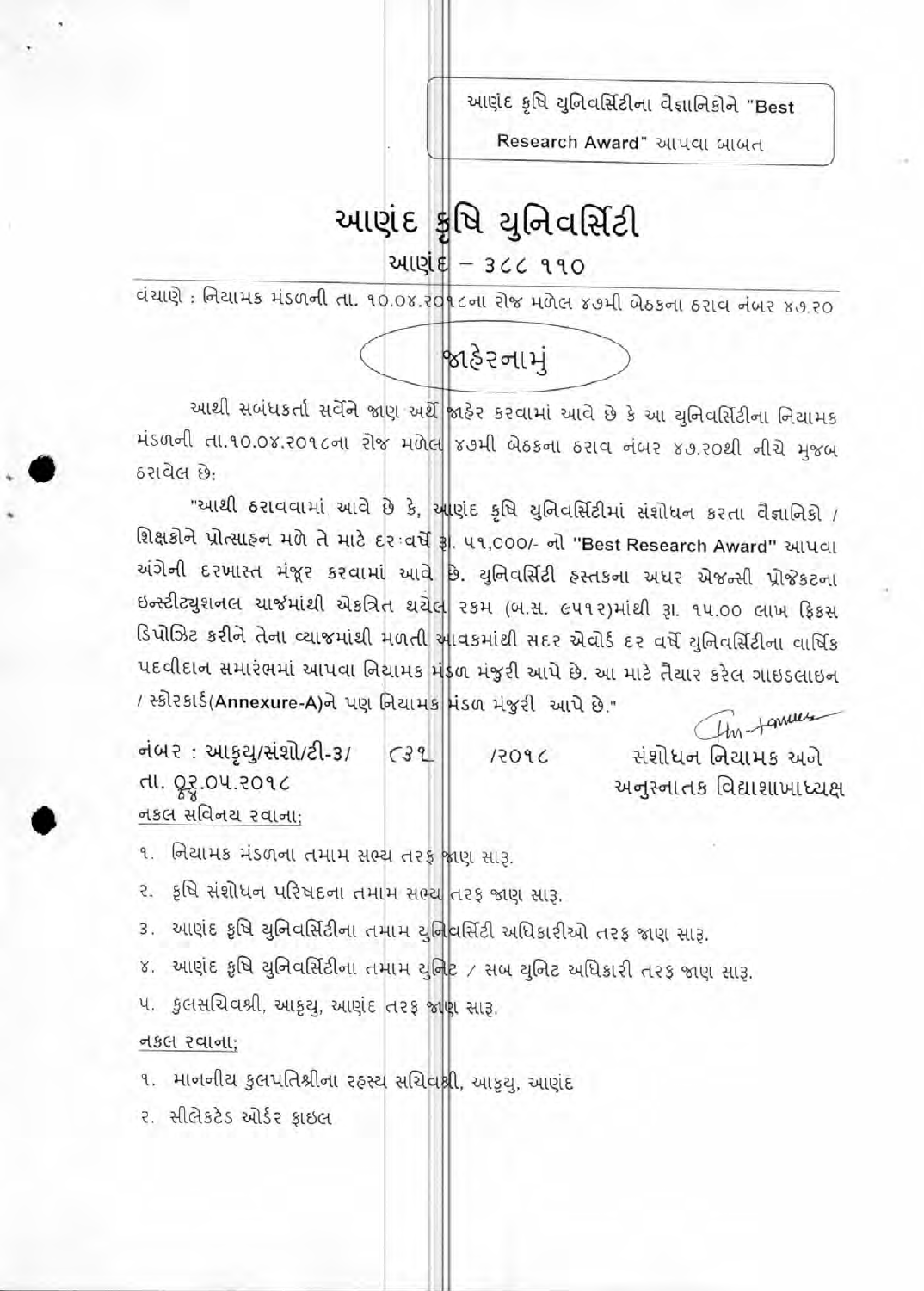## **Annexure - A**

# **AAU Outstanding Research Work Award: Rules**

### **1. Name of the Award**

Anand Agricultural University Award for Outstanding Research Work in Agricultural Sciences

#### **2. Sponsor**

Anand Agricultural University, Anand

## **3. Objectives of the Award**

To recognize the talented scientists / faculty who have shown extra ordinary originality and dedication in their research programme / work

#### **4. Nature of Award**

The Award is exclusively meant for Scientists. / faculty of AAU, Anand for outstanding contribution in their area of research. Among all the faculties, one Award will be decided. The Award consists of Rs. 51,000/- in cash and a citation. This includes Rs. 26,000/- for PI / Main researcher, while Rs. 25,000/ will be equally distributed among the co-investigators with citation to all the investigators.

#### **5. Frequency**

**Annual** 

#### **6. Eligibility criteria**

**All** the scientists who possess a master degree and hold a regular teaching, research, extension education position in Anand Agricultural University and are engaged in research in **the** respective subject area for at least five years at AAU continuously are eligible for consideration.

## **7. Administration of the award**

**There shall be** a scrutiny committee of 5 to 7 members, including the Chairperson and at least one member from outside AAU, to evaluate the applications / nominations **an**d make recommendation to the Council. The scrutiny committee will be nominated by the Hon'ble Vice Chancellor, AAU, Anand as per the following table.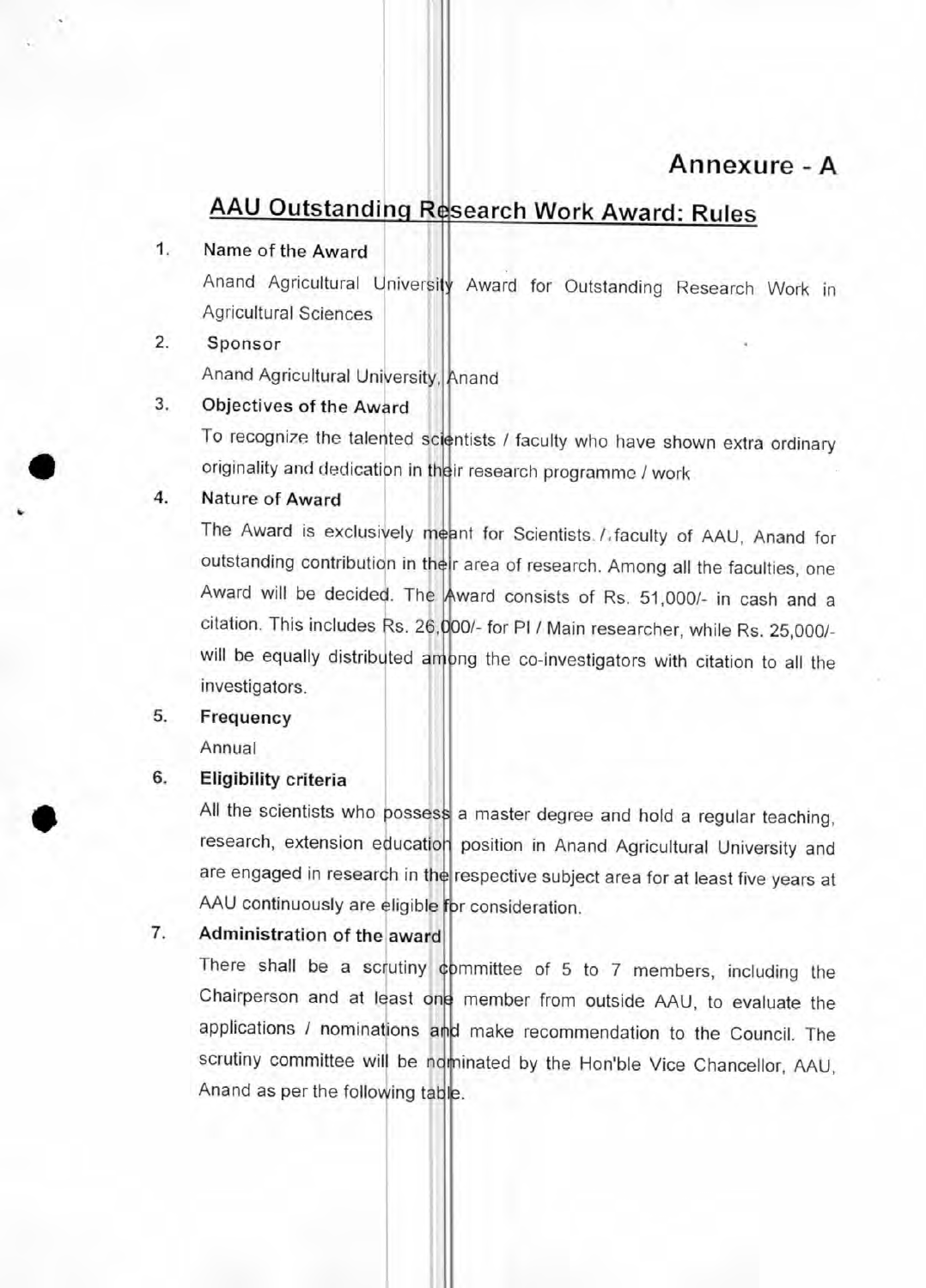Outstanding Research Work Award Application Scrutiny Committee

| Sr. No. | Name                                                                                                               | Designation      |
|---------|--------------------------------------------------------------------------------------------------------------------|------------------|
| 1.      | Director of Research, AAU, Anand                                                                                   | Chairman         |
| 2.      | Two outside Expert (Retired / Existing not<br>below the rank of Professor) nominated by<br>Hon'ble Vice Chancellor | Member           |
| 3.      | Two Deans of the Faculty (Nominated by the<br>Hon'ble Vice Chancellor)                                             | Member           |
| 4.      | Associate Director of Research (Nominated<br>by the Hon'ble Vice Chancellor)                                       | Member Secretary |

1. Application must be submitted to the Director of Research after thorough verification by the concerned Unit / Sub unit Head / Deans.

- 2. All the applications received by the Director of Research will be evaluated by the scrutiny committee which will select maximum five applications for further submission to the Hon'ble Vice Chancellor, AAU, Anand.
- 3. The Judging committee nominated by the Hon'ble Vice Chancellor will evaluate the said eligible applications. Hon'ble Vice Chancellor will be the Chairman of the committee along with the other members as under.

| Sr. No. | Name                                                                                                                | Designation             |
|---------|---------------------------------------------------------------------------------------------------------------------|-------------------------|
| 1.      | Eminent Researcher (outside University)                                                                             | Member                  |
| 2.      | Two Deans of the Faculty (Nominated by the<br>Hon'ble Vice Chancellor)                                              | Member                  |
| 3.      | Two outside Expert (Retired / Existing not<br>below the rank of Dean to be nominated by<br>Hon'ble Vice Chancellor) | Member                  |
| 4.      | Director of Research, AAU, Anand                                                                                    | <b>Member Secretary</b> |

## Outstanding Research Award Judging committee

The Judging committee will finalize and approve only one application out of the eligible applications and recommend to Board of Management for the award of "Outstanding Research Work in Agricultural Sciences".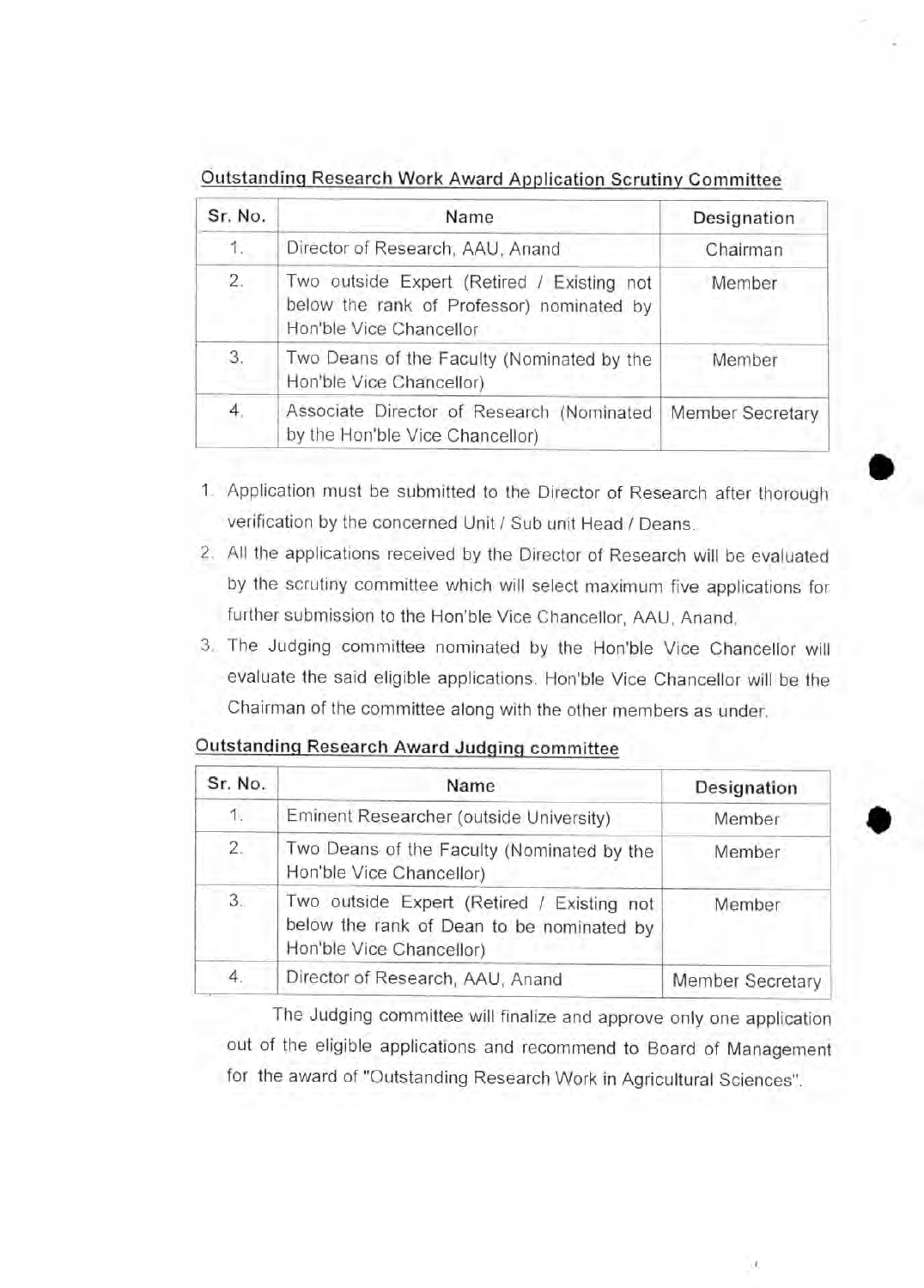- 4. Outstanding research work submitted for the award should have been published as a recommendation of the university in the last five years period. The outstanding research work carried out in AICRP at AAU can also be submitted for the award.
- 5. The candidate (PI / Main researcher) awarded with the best outstanding research work will not be considered for the said award in subsequent five years.

## 8. Evaluation criteria (As per attached Score Card)

- a. Educational Academic Qualification
- b. Service Experience
- c. Award / recognition if any
- d. Teaching / Research / Extension activities
- e. Extra activities
- f. Director of Research's evaluation
- g. Conceptual clarity and originality of research work
- h. Scientific and technological relevance
- i. Adoptability / Usefulness of research work done
- j. Socio economic relevance of the research contribution

### 9. Procedure

Application should be made in prescribed form available on AAU website and duly filled application must reach to the Director of Research office on or before 31<sup>st</sup> August of every year. Application received after the due date will not be considered for the award.

### 10. Presentation

The presentation of award will be made during the annual convocation of Anand Agricultural University.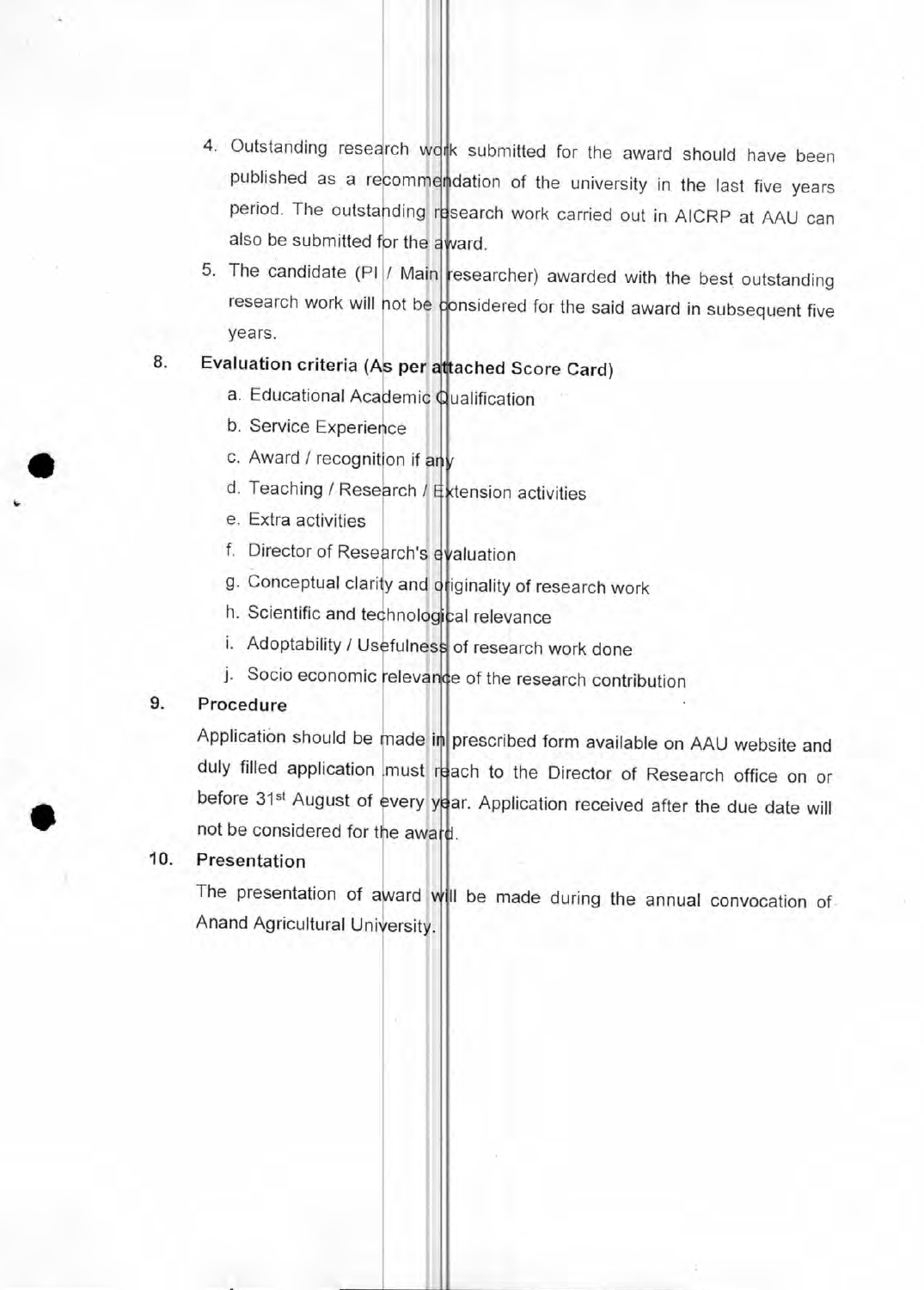# **Score card for the Outstanding Research Work Award of AAU in Agricultural Sciences**

Total score for the award will be 200, which is partitioned as follows and finally converted to 100.

## I. Score card for main applicant (Max. Score 40)

Name of Applicant:

Researchers Bio data (Max Score 40)

|    |                                                                                                                                                                                                                      |                                                   |                                 | Max Score    | Score<br>obtained |  |
|----|----------------------------------------------------------------------------------------------------------------------------------------------------------------------------------------------------------------------|---------------------------------------------------|---------------------------------|--------------|-------------------|--|
| Α. |                                                                                                                                                                                                                      | Educational Academic Qualifications (Max Score 5) |                                 |              |                   |  |
|    | 1                                                                                                                                                                                                                    | Graduation                                        |                                 |              |                   |  |
|    |                                                                                                                                                                                                                      | 2 <sup>nd</sup> class                             |                                 | 0.5          |                   |  |
|    | 1 <sup>st</sup> class                                                                                                                                                                                                |                                                   |                                 | 1.0          |                   |  |
|    | 1st class with distinction / 75% and above<br>or 7.5 and above OGPA                                                                                                                                                  |                                                   |                                 | 1.5          |                   |  |
|    | $\overline{2}$                                                                                                                                                                                                       | Post graduation                                   |                                 |              |                   |  |
|    | 2 <sup>nd</sup> class                                                                                                                                                                                                |                                                   |                                 | 0.5          |                   |  |
|    |                                                                                                                                                                                                                      | 1st class                                         |                                 |              |                   |  |
|    |                                                                                                                                                                                                                      | 1.5                                               |                                 |              |                   |  |
|    | 3                                                                                                                                                                                                                    | Doctorate                                         |                                 | 2,0          |                   |  |
|    |                                                                                                                                                                                                                      |                                                   | Total Score obtained out of 5.0 |              |                   |  |
| В. | Service Experience (Max Score 4)                                                                                                                                                                                     |                                                   |                                 |              |                   |  |
|    |                                                                                                                                                                                                                      | Particular                                        | No. of years                    | Max Score    | Score<br>obtained |  |
|    | Experience in research including PG research<br>(1 Score / year)                                                                                                                                                     |                                                   |                                 | 3            |                   |  |
|    | Experience as management of farm / plant<br>machinery / accredited lab / plant / Centre of<br>Excellence (0.5 Score / year)                                                                                          |                                                   |                                 | 1            |                   |  |
|    |                                                                                                                                                                                                                      |                                                   | Total Score obtained out of 4.0 |              |                   |  |
| C. | Award / Recognition if any (Max Score 2)                                                                                                                                                                             |                                                   |                                 |              |                   |  |
|    |                                                                                                                                                                                                                      | Particulars                                       | Number                          | Max<br>Score | Score<br>obtained |  |
|    | Research<br>Award<br>from<br>the<br>Government<br>Recognized Institute / Public Sector / Recognized<br>Association / Registered NGO / Scientific /<br>Professional Societies of last five years<br>(1 Score / Award) |                                                   | 1                               |              |                   |  |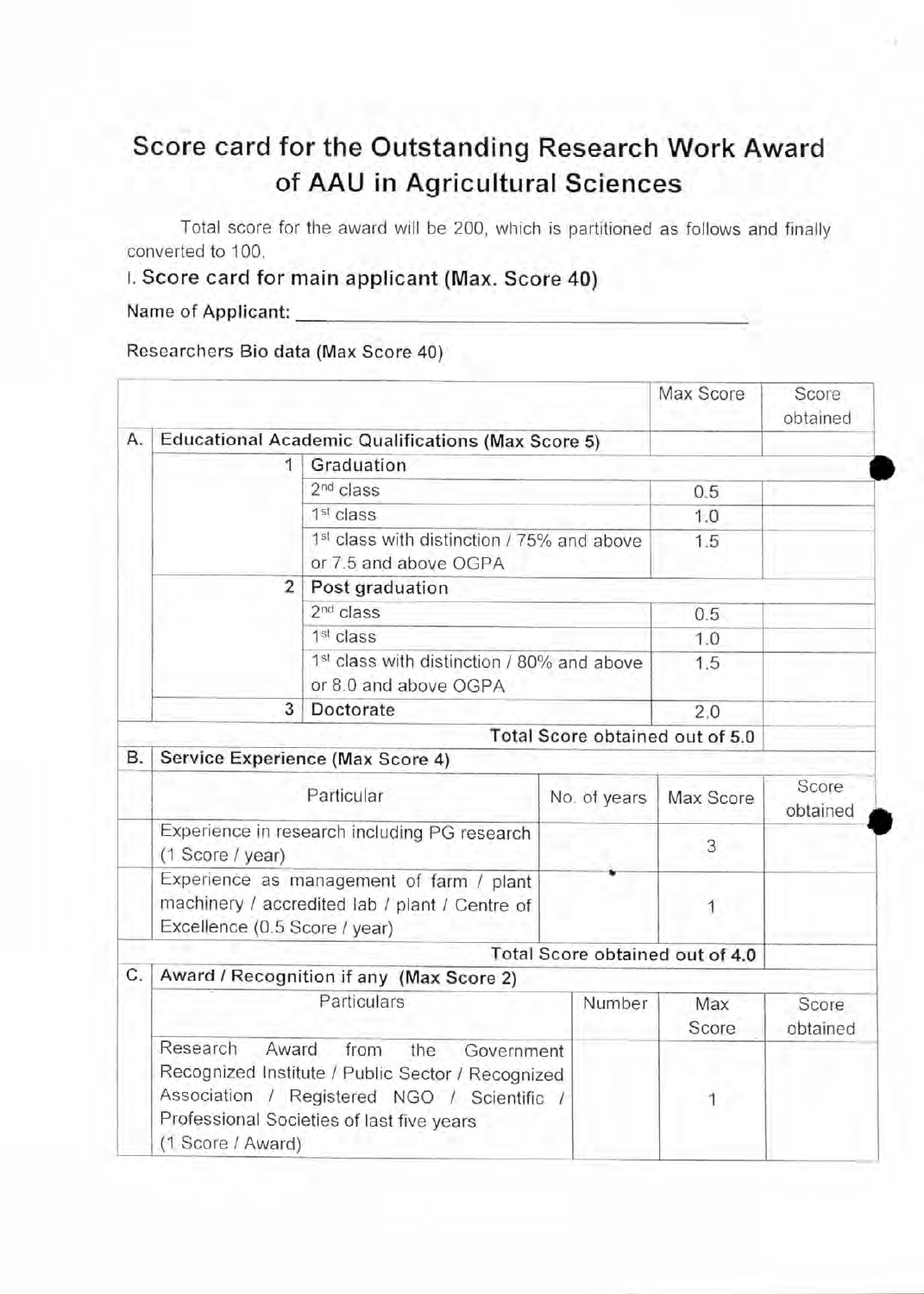|                | Number of PG Student guided (0.5 Score /<br>Student)                                                   |             |         | 1                               |                   |
|----------------|--------------------------------------------------------------------------------------------------------|-------------|---------|---------------------------------|-------------------|
| D.             |                                                                                                        |             |         | Total Score obtained out of 2.0 |                   |
|                | Teaching / Research / Extension Activities<br>a) PG Teaching (Max Score 3)                             |             |         |                                 |                   |
|                | Particular                                                                                             |             | Numbers | Max Score                       | Score<br>obtained |
| 1              | PG Teaching over prescribed<br>period (0.5 Score / per year)                                           | five years  |         | 3                               |                   |
|                |                                                                                                        |             |         | Total Score obtained out of 3.0 |                   |
|                | b) Research (last five year data only) (Max Score 8)                                                   |             |         |                                 |                   |
| $\mathbf{1}$   | Particular<br>Adhoc<br>Research                                                                        |             | Numbers | Max Score                       | Score<br>obtained |
|                | projects As PI<br>(Other than Plan, Non-plan,                                                          |             |         | 4                               |                   |
|                | AICRP) handled as PI/Co-PI (1<br>Score /project as PI) (0.5 \$core<br>/ project as Co-PI)              | As a Co-PI  |         | $\overline{2}$                  |                   |
| 2              | No. of research papers published in NAAS<br>rated journals (0.5 Score / paper)                         |             |         | 1                               |                   |
| 3              | No. of Book / Book chapter published<br>(1 Score / Sci. book), (0.5 \$core / phapter)                  |             |         | 1                               |                   |
|                |                                                                                                        |             |         | Total Score obtained out of 8.0 |                   |
|                | c) Extension (last five year data only) (Max Score 3)                                                  |             |         |                                 |                   |
|                | Particular                                                                                             |             | Number  | Max Score                       | Score<br>obtained |
| 1              | Popular articles published<br>(0.5 Score /article)                                                     |             |         | 1                               |                   |
| 2              | Lecture delivered in training programme /<br>Farmer day/Krishi Mahotsay (0.5 Score /lecture)           |             |         | 1                               |                   |
| 3              | T. V. talk / Radio talk, etc. delivered<br>(0.5 Score /talk)                                           |             |         | 1                               |                   |
|                |                                                                                                        |             |         | Total Score obtained out of 3.0 |                   |
| Е.             | Extra activities (last five years data only) (Max Score 10)                                            |             |         |                                 |                   |
|                | Particular                                                                                             |             | Number  | Max Score                       | Score<br>obtained |
| 1              | No. of<br>recommendations for<br>farming/<br>entrepreneurs                                             | As PI       |         | $\overline{2}$                  |                   |
|                | community (0.5 Score / Reco.)                                                                          | As a Co-PI) |         | 1                               |                   |
| $\overline{c}$ | No.<br>of<br>recommendations<br>for<br>community (0.5 Score / Reco.)<br>Contributed as a developer for | scientific  |         | 1                               |                   |
| 3              |                                                                                                        |             |         |                                 |                   |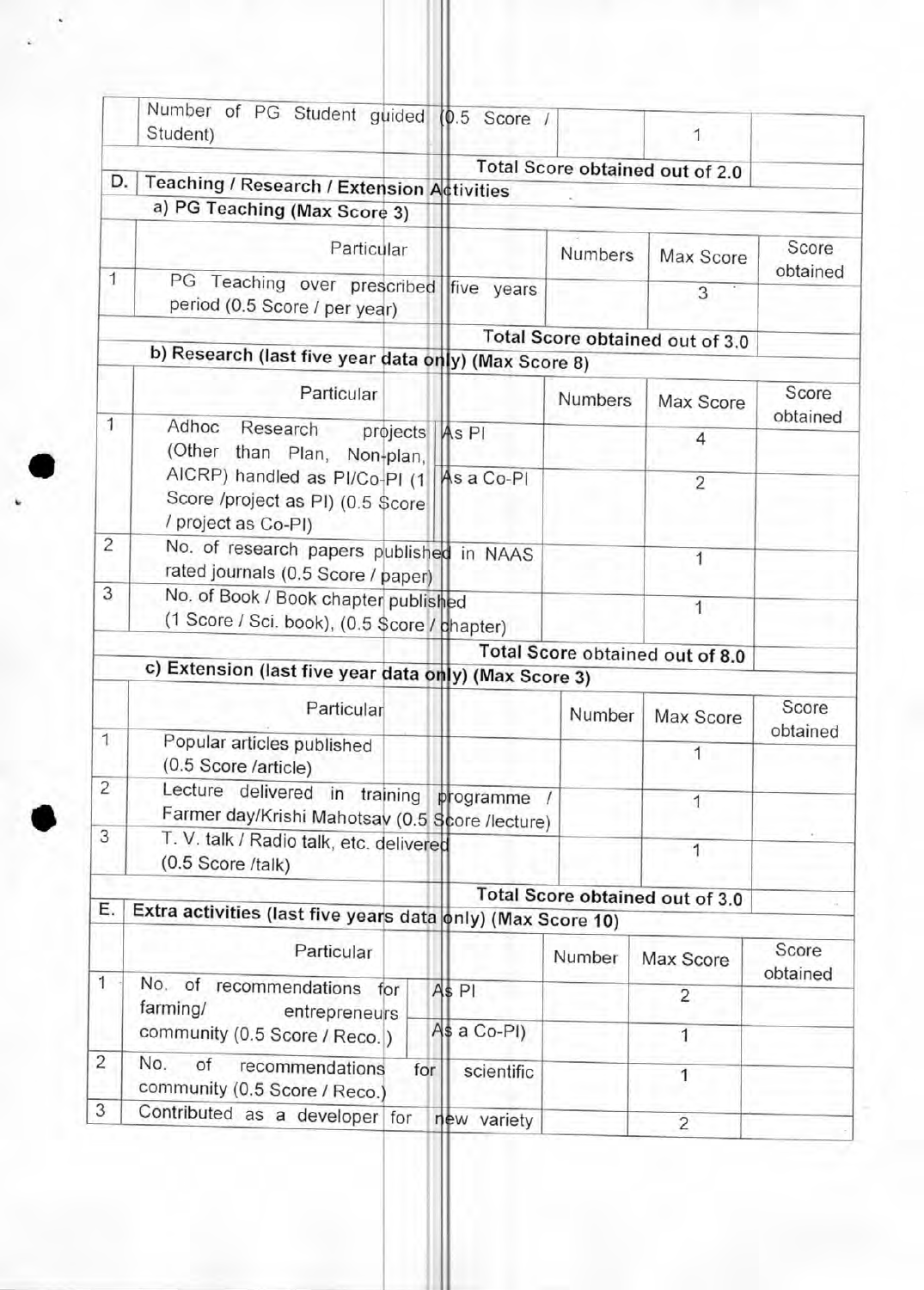|                | /hybrid released (1 Score / variety)                                                                              |                      |                                  |               |       |
|----------------|-------------------------------------------------------------------------------------------------------------------|----------------------|----------------------------------|---------------|-------|
|                | Contributed<br>as a<br>biochemical/statistical analysis for new variety<br>/hybrid released (0.5 Score / variety) | evaluator/screening/ | 1                                |               |       |
| $\overline{4}$ | Patent applied/obtained (1.0 Score / Patent)                                                                      |                      | 1                                |               |       |
|                | Variety registration in PPV&FRA<br>Genotype/germplasm registration in NBPGR<br>(1.0 Score / Registration)         | O <sub>1</sub>       |                                  |               |       |
| 5              | Technologies sold to entrepreneurs (1.0 Score /<br>Tech.)                                                         |                      |                                  | 1             |       |
|                |                                                                                                                   |                      | Total Score obtained out of 10.0 |               |       |
| F.             | Director of Research's evaluation (Max point 5)                                                                   |                      |                                  |               |       |
|                | Particular                                                                                                        | Excellent<br>(1.0)   | Very Good<br>(0.75)              | Good<br>(0.5) | Total |
| 1              | Research management                                                                                               |                      |                                  |               |       |
| $\overline{2}$ | Readiness<br>to<br>take<br>initiatives in implementation<br>of Research Programme                                 |                      |                                  |               |       |
| 3              | Personal assessment                                                                                               |                      |                                  |               |       |
| 4              | Behavioral assessment<br>Relationship with<br>sub<br>ordinates of the station                                     |                      |                                  |               |       |
| 5              | Aptitude in research                                                                                              |                      |                                  |               |       |
|                |                                                                                                                   |                      | Total Score obtained out of 5.0  |               |       |
|                |                                                                                                                   |                      | Total Score obtained out of 40   |               |       |

î